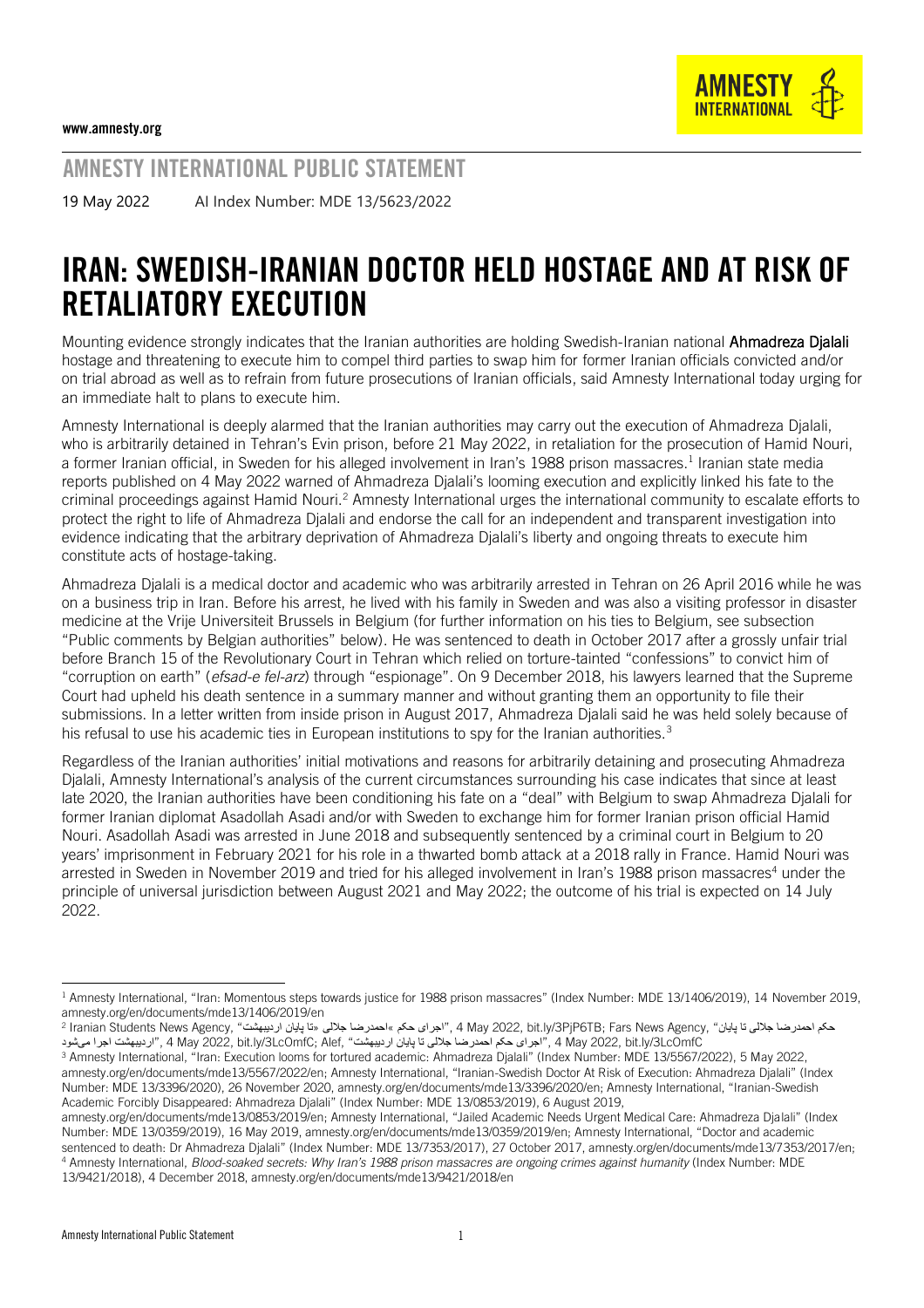Amnesty International's analysis that Ahmadreza Djalali's arbitrary detention and ongoing threats to execute him constitute the crime of hostage-taking is based on a considerable body of evidence, including:

- Iranian state media articles published on 4 May 2022;
- information obtained by Amnesty International from multiple informed sources regarding statements made privately by Iranian officials to Ahmadreza Djalali and others advocating on his behalf regarding his fate being contingent upon acts to be taken by Sweden and/or Belgium;
- distressing developments in Ahmadreza Djalali's circumstances coinciding with pivotal moments in the cases of Asadollah Asadi in Belgium and Hamid Nouri in Sweden, including Ahmadreza Djalali's transfer to solitary confinement, scheduling of his execution and warnings of his looming execution, as well as public proposals of prisoner swaps by Iranian officials;
- public comments made by Belgian officials; and
- issuance by the Swedish authorities of an advisory against non-essential travel to Iran on 28 April 2022.

The threats to execute Ahmadreza Djalali for retaliatory purposes come against the backdrop of the Iranian authorities' well-documented and long-standing pattern of targeting dual and foreign nationals for arbitrary detention<sup>5</sup> and using them for "diplomatic leverage"<sup>6</sup> or "as a means to put pressure on foreign governments"<sup>7</sup>, as highlighted by the UN Special Rapporteur on the situation of human rights in Iran, the UN Working Group on Arbitrary Detention and the UN Secretary General.

Amnesty International recalls that under the International Convention Against the Taking of Hostages, the crime of hostage-taking refers to the seizure or detention of any person accompanied with threats to cause them harm, including by killing, injuring or continuing to detain them, in order to compel a third party, such as a state, to do or abstain from doing any act as an explicit or implicit condition for the release of the hostage. There is no requirement under international law for the conditions attached to the release of a detainee to have been explicitly uttered for the act of detention to amount to the crime of hostage-taking. Circumstances of a case, including conduct by those detaining an individual, that demonstrate an implicit demand placed on a third party to do or refrain from doing something, may suffice to establish intent and to qualify the deprivation of liberty as an act of hostage-taking.

Amnesty International calls for the establishment of an effective, transparent, and independent inquiry into the situation of Ahmadreza Djalali in accordance with the International Convention Against Taking of Hostages to investigate evidence indicating that the deprivation of his liberty and ongoing threats to execute him constitute acts of hostage-taking. The inquiry should have effective powers to conduct its investigations, including to compel co-operation from all government authorities. Given the prevailing climate of impunity in Iran shielding former and current officials from accountability for crimes under international law,<sup>8</sup> Amnesty International believes that such an independent and impartial inquiry should be

<sup>6</sup> UN Special Rapporteur on the situation of human rights in Iran, Report, UN Doc. A/74/188, 18 July 2019, undocs.org/en/A/74/188, para. 13.



<sup>&</sup>lt;sup>5</sup> UN Special Rapporteur on the situation of human rights in Iran, Report, 12 March 2018, UN Doc. A/HRC/37/68, undocs.org/A/HRC/37/68, paras 51-57; UN Special Rapporteur on the situation of human rights in Iran, Report, 30 January 2019, UN Doc. A/HRC/40/67[, undocs.org/en/A/HRC/40/67,](https://www.undocs.org/en/A/HRC/40/67) para. 15; UN Special Rapporteur on the situation of human rights in Iran, Report, 28 January 2020, UN Doc. A/HRC/43/61,

undocs.org/en/A/HRC/43/61, para. 28; UN Working Group on Arbitrary Detention, Opinion No. 52/2018 concerning Xiyue Wang (Islamic Republic of Iran), 21 September 2018, UN Doc. A/HRC/WGAD/2018/52[, undocs.org/A/HRC/WGAD/2018/52,](https://undocs.org/A/HRC/WGAD/2018/52) para. 82; UN Working Group on Arbitrary Detention, Opinion No. 49/2017 concerning Siamak Namazi and Mohammed

Baquer Namazi (Islamic Republic of Iran), 22 September 2017, UN Doc. A/HRC/WGAD/2017/49[, undocs.org/A/HRC/WGAD/2017/49,](https://undocs.org/A/HRC/WGAD/2017/49) paras 43-46; UN Secretary General, Report, 6 August 2018, UN Doc. A/73/299, undocs.org/en/A/73/299, para. 56; UN Secretary General, Report, 2 August 2019, UN Doc. A/74/273[, undocs.org/en/A/74/273,](https://www.undocs.org/en/A/74/273) paras 16-17; UN Secretary General, Report, 4 September 2019, UN Doc. A/HRC/37/24,

undocs.org/A/HRC/37/24, para. 57; UN Secretary General, Report, 17 January 2020, UN Doc. A/HRC/43/20, [undocs.org/en/A/HRC/43/20,](https://www.undocs.org/en/A/HRC/43/20) paras 14- 15; UN Secretary General, Report, 5 August 2020, UN Doc. A/75/287[, undocs.org/A/75/287,](https://undocs.org/A/75/287) para. 11; UN Secretary General, Report, 14 May 2021, UN Doc. A/HRC/47/22, [undocs.org/en/A/HRC/47/22,](https://www.undocs.org/en/A/HRC/47/22) para. 36; UN Secretary General, Report, 4 August 2021, UN Doc. A/76/268, undocs.org/A/76/268, para. 29.

<sup>7</sup> UN Special Rapporteur on the situation of human rights in Iran, Report, 13 January 2022, UN Doc. A/HRC/49/75, [undocs.org/en/A/HRC/49/75,](https://www.undocs.org/en/A/HRC/49/75) para. 27.

<sup>&</sup>lt;sup>8</sup> Amnesty International, "Ailing prisoners left to die amid crisis of impunity for fatal denial of medical care", 12 April 2022,

amnesty.org/en/latest/news/2022/04/iran-ailing-prisoners-left-to-die-amid-crisis-of-impunity-for-fatal-denial-of-medical-care; Amnesty International, "Presidency of Ebrahim Raisi a grim reminder of the crisis of impunity" (Index Number: MDE 13/4314/2021), 19 June 2021,

amnesty.org/en/documents/mde13/4314/2021/en; Amnesty International, "People's tribunal on deadly protest crackdowns must serve as wake-up call for all UN member states", 11 November 2021, amnesty.org/en/latest/news/2021/11/iran-people-tribunal-wake-up-call-un-member-states; Amnesty International, "A decade of deaths in custody unpunished amid systemic impunity for torture", 15 September 2021,

amnesty.org/en/latest/news/2021/09/iran-a-decade-of-deaths-in-custody-unpunished-amid-systemic-impunity-for-torture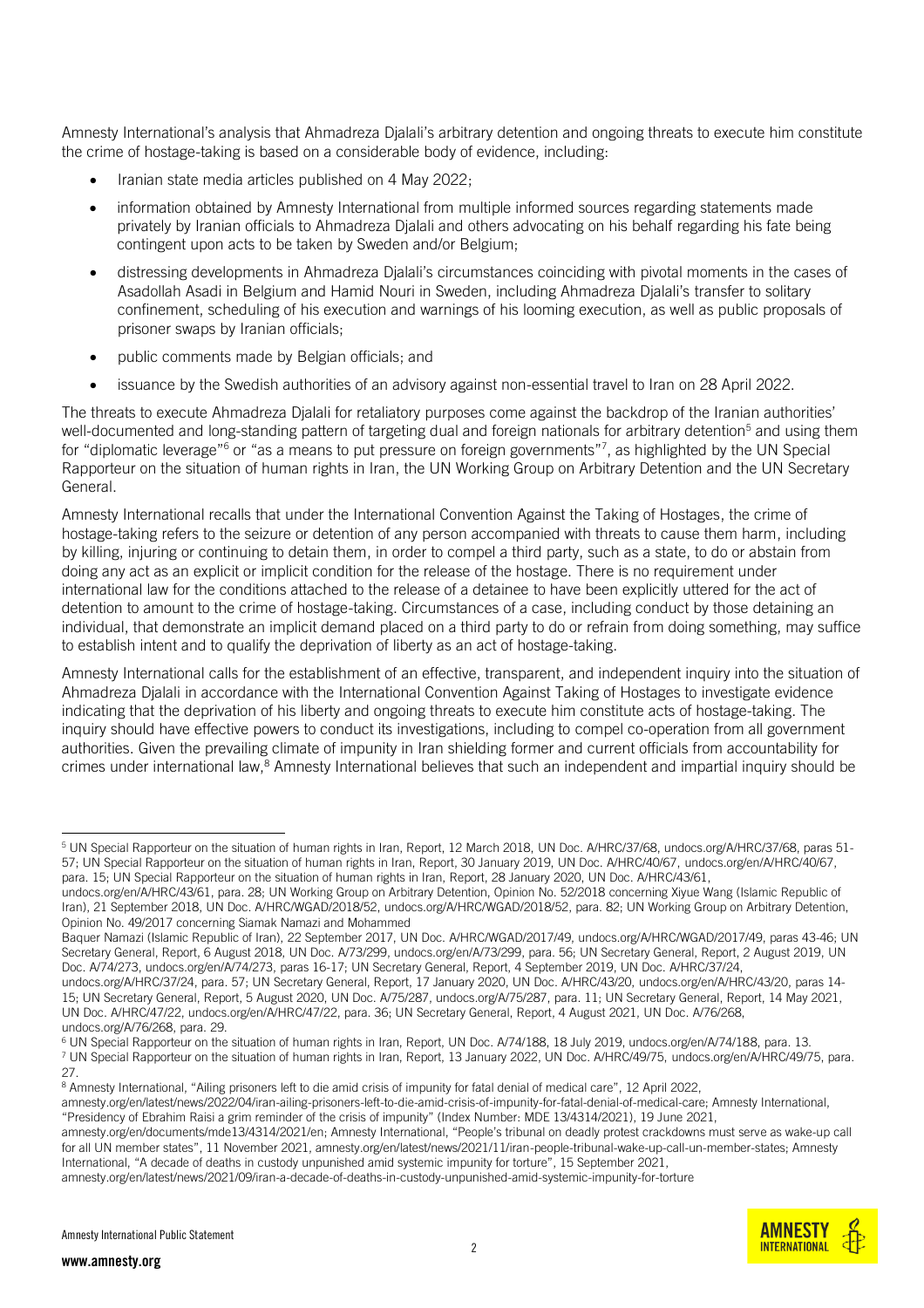established, either jointly or separately, by Sweden and Belgium as the states against which compulsion has been directed or attempted.

If enough admissible evidence is gathered in support of a *prima facie* case involving the commission of hostage-taking against Ahmadreza Djalali, Swedish and Belgian authorities must also pursue accountability in accordance with their obligations under the International Convention Against Taking of Hostages, which includes conducting criminal investigations and requesting extradition, issuing arrest warrants, and seeking to prosecute those suspected of criminal responsibility.

Considering that the taking of hostages is an offence of grave concern to the international community, if it is established that the Iranian authorities have perpetrated or are perpetrating acts of hostage-taking against Ahmadreza Djalali, it is also essential that all state parties to the International Convention Against Taking of Hostages urgently work together to hold the Iranian authorities to account and adopt effective multilateral measures for the prevention, prosecution and punishment of such acts of hostage-taking.

### STATE MEDIA ARTICLES WARNING OF RETALIATORY EXECUTION

On 4 May 2022, several major state media outlets in Iran simultaneously published identical articles which stated that according to "informed sources, Ahmadreza Djalali's death sentence has been taken up for implementation and the sentence shall be carried out, at the very latest, by the end of Ordibehesht [21 May 2022]."<sup>9</sup>

The same articles uniformly stated that according to "some political analysts… in carrying out the sentence of Ahmadreza Djalali, the government of Iran will not only implement a binding judicial order but also bar the government of Sweden from undertaking further actions similar to the detention of Hamid Nouri."

State media reports in Iran concerning high profile political cases are widely known to be issued in close coordination with the country's judiciary and its intelligence and security apparatus.

Amnesty International believes the articles published on 4 May expose, yet again, the Iranian authorities' practice of holding foreign and dual nationals as leverage and their pattern of using the death penalty as a weapon of political repression. <sup>10</sup> The state media articles also point to the Iranian authorities' view that carrying out the execution Ahmadreza Djalali in retaliation for criminal proceedings against Hamid Nouri may also serve as a deterrent against further arrests and prosecutions of Iranian officials under the principle of universal jurisdiction.

#### IRANIAN AUTHORITIES' OUTRAGE OVER HAMID NOURI'S TRIAL

The trial of Hamid Nouri in Sweden is the first time a criminal case has been brought against an Iranian defendant abroad under the principle of universal jurisdiction. It is also the first time, after decades of systemic impunity, that the prison massacres of 1988, during which thousands of imprisoned political dissidents were forcibly disappeared and extrajudicially executed in secret, are being addressed through a criminal trial.<sup>11</sup> The trial has, therefore, attracted widespread public attention and shed unprecedented new light on the details of the 1988 prison massacres, which the Iranian authorities have for decades tried to conceal. 12

Consistent with long-standing patterns of denial and distortion, Iran's ministry of foreign affairs has described the trial as a "plot" concocted by "terrorists" that has relied on "fake documentation and witnesses".<sup>13</sup>



<sup>9</sup> حکم احمدرضا جاللی تا پایان" ,Agency News Fars; TB6PjP/3ly.bit 2022, May 4 ,"اجرای حکم »احمدرضا جاللی «تا پایان اردیبهشت" ,Agency News Students Iranian LcOmfC/3ly.bit 2022, May 4 ,"اجرای حکم احمدرضا جاللی تا پایان اردیبهشت" ,Alef; LcOmfC/3ly.bit 2022, May 4 ,"اردیبهشت اجرا میشود

<sup>10</sup> Amnesty International, "Two Kurds executed amid increasing use of death penalty as weapon of repression", 15 July 2020,

amnesty.org/en/latest/news/2020/07/iran-two-kurds-executed-amid-increasing-use-of-death-penalty-as-weapon-of-repression; Amnesty International, "Execution of journalist Rouhollah Zam a 'deadly blow' to freedom of expression", 12 December 2020, amnesty.org/en/latest/news/2020/12/iranexecution-of-journalist-rouhollah-zam-a-deadly-blow-to-freedom-of-expression; Amnesty International, "Fears mounting for detained Ahwazi Arabs amid reports of secret executions", 13 November 2018, amnesty.org/en/latest/news/2018/11/iran-fears-mounting-for-detained-ahwazi-arabs-amid-reports-ofsecret-executions-2

<sup>11</sup> Amnesty International, "Iran: Momentous steps towards justice for 1988 prison massacres" (Index Number: MDE 13/1406/2019), 14 November 2019, amnesty.org/en/documents/mde13/1406/2019/en

<sup>12</sup> Amnesty International, *Blood-soaked secrets: Why Iran's 1988 prison massacres are ongoing crimes against humanity* (Index Number: MDE 13/9421/2018), 4 December 2018, [amnesty.org/en/documents/mde13/9421/2018/en](https://www.amnesty.org/en/documents/mde13/9421/2018/en/); Amnesty International, "Iran: World turning blind eye to crisis of mass enforced disappearance", 28 August 2019, amnesty.org/en/latest/news/2019/08/iran-world-turning-blind-eye-to-crisis-of-mass-enforceddisappearance; Amnesty International, "Iran: Shocking statements by senior official highlight impunity for 1988 prison massacres" (Index Number: MDE 13/0815/2019), 30 July 2019, amnesty.org/en/documents/mde13/0815/2019/en

gm6) او "خطیب زاده :افغانستان راهکار نظامی ندارد/وزیر خارجه پاکستان پنجشنبه در تهران" ,Fars News Agency 7 ،"خطيبزاده :"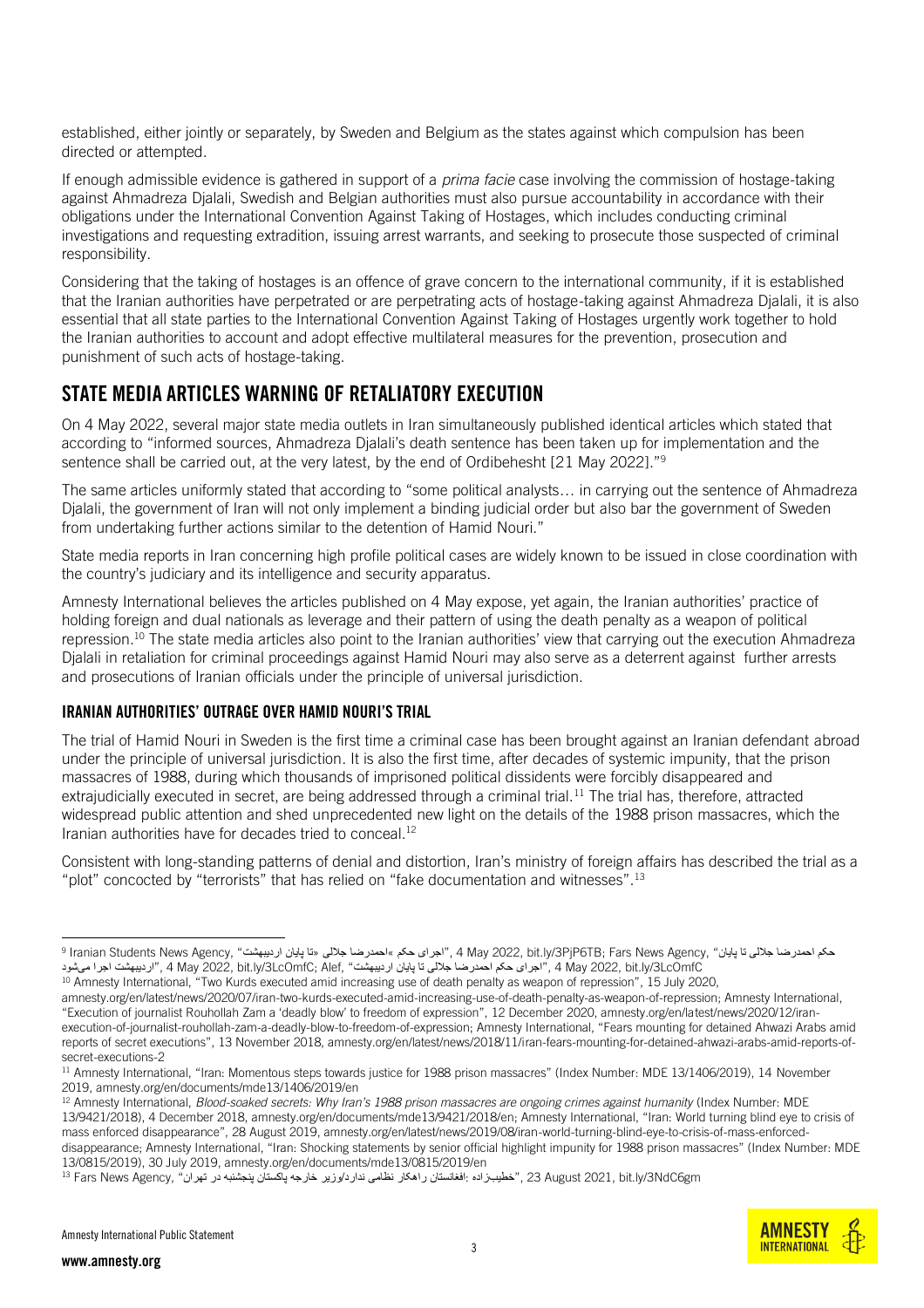According to Iranian state media outlets, on 1 May 2022, Iran's deputy minister of foreign affairs and director of western Europe affairs summoned the ambassador of Sweden in Tehran to raise serious objections over the trial of Hamid Nouri and call for his release. The deputy minister described the criminal proceedings against Hamid Nouri as a "political show", which has been informed by "false and fabricated insinuations of the *monafeqin*<sup>14</sup> terrorist grouplet" and condemned the trial as an effort to "create a hostile environment against the Islamic Republic of Iran".<sup>15</sup>

## STATEMENTS MADE BY CURRENT AND FORMER IRANIAN OFFICIALS IN PRIVATE

Ahmadreza Djalali's wife told Amnesty International that on 7 May 2022, judicial officials at the office for the implementation of sentences in Tehran confirmed to Ahmadreza Djalali's lawyers that they intend to carry out his execution "as soon as possible" as reported by state media outlets days earlier. They added that they had acted in "good faith" by postponing the execution of Ahmadreza Dialali once in December 2020, but by arresting and prosecuting Hamid Nouri, Sweden had joined forces with Iran's "enemies" and created "troubles" for the Islamic Republic system, and this has now left them with "no option" but to carry out the execution.

These remarks, together with state media articles published on 4 May 2022, provide further evidence that the Iranian authorities are using Ahmadreza Djalali's life as a bargaining chip to pervert the course of justice in Sweden and compel the Swedish authorities to release Hamid Nouri. Their statements also confirm that Ahmadreza Djalali is at risk of a retaliatory implementation of the death penalty.

Amnesty International has further learned from several credible sources that various executive and judicial Iranian officials have privately suggested on at least one occasion to Ahmadreza Djalali in prison and on multiple occasions to those advocating on his behalf that they are seeking to swap Ahmadreza Djalali for Asadollah Asadi and/or Hamid Nouri. Due to security and confidentiality concerns, Amnesty International is not disclosing the identity of these sources and the context in which they learned that Iranian officials are tying the fate of Ahmadreza Djalali to the cases of Asadollah Asadi and Hamid Nouri in Belgium and Sweden, respectively.

Amnesty International has also obtained and reviewed two audio messages, which a former security official, Masoud Molavi,<sup>16</sup> recorded in March 2019 and therein claimed that Iran's authorities "want to exchange Ahmadreza Djalali". In his messages, Masould Molavi is heard saying that a source who works in the anti-espionage unit of the Ministry of Intelligence has confirmed to him that the Iranian authorities are pursuing a "swap". He is heard saying that Ahmadreza Djalali's wife must raise these matters with the Belgian government and stressing that "this is the very reason they [the Iranian authorities] have held him [on death row] all these years."

# COINCIDING TIMELINES AND PUBLIC STATEMENTS BY IRANIAN OFFICIALS

Since at least late 2020, key developments in Ahmadreza Djalali's case have coincided with key moments in the cases of Asadollah Asadi or Hamid Nouri as well as broader public proposals of prisoner swaps by Iranian officials.

On 24 November 2020, Ahmadreza Djalali was moved to solitary confinement and told his execution would be carried out in a week. This transfer took place just days before the trial of Asadollah Asadi was due to start in Belgium on 27 November 2020. Two days later, on 29 November 2020, the prosecuting authorities in Belgium sought the punishment of 20 years' imprisonment for the accused diplomat.

After global interventions, on 2 December 2020, Ahmadreza Djalali's execution was postponed. The next day, at a public event, Iran's then minister of foreign affairs Mohammad Javad Zarif referred to Iran's willingness to engage in prisoner swaps. He said, "there are several proposals by Iran on the table... I have suggested a global exchange of Iranian prisoners. There are Iranian prisoners in Europe illegally… All of them can go back to their families and Iran is ready to reciprocate. We can do it tomorrow. We can even do it today." 17



<sup>&</sup>lt;sup>14</sup> Monafeqin (hypocrites) is a derogatory term that the Iranian authorities use to refer to the People's Mojahedin Organization of Iran (PMOI) and their members and supporters. The victims of the mass enforced disappearances and extrajudicial executions of 1988 were primarily supporters of the PMOI, but hundreds of prisoners affiliated with leftist opposition groups were also executed. For more information, see Amnesty International, *Blood-soaked*  secrets: Why Iran's 1988 prison massacres are ongoing crimes against humanity (Index Number: MDE 13/9421/2018), 4 December 2018, [amnesty.org/en/documents/mde13/9421/2018/en](https://www.amnesty.org/en/documents/mde13/9421/2018/en/)

<sup>&</sup>lt;sup>15</sup> Fars News Agency[,](https://bit.ly/3sA9eah) "احضار سفیر سوئد در تهران به وزارت خارجه/ حمید نوری آزاد شود " Fars News Agency, " , ا

<sup>&</sup>lt;sup>16</sup> This individual was shot dead in suspicious circumstances in Istanbul, Turkey in November 2019. See Reuters, "Exclusive: Iranian diplomats instigated killing of dissident in Istanbul, Turkish officials say", 27 March 2020, reuters.com/article/us-turkey-iran-killing-exclusive-idUSKBN21E3FU <sup>17</sup> Mohammad Javad Zarif was asked about the issue of prisoner swaps in reference to recent developments at the time which involved an unjustly jailed British-Australian academic being exchanged with three Iranians detained abroad. See *Instituto per gli Studi di Politica Internazionale* (ISPI), *Dialogue with Mohammad Javad Zarif*, 3 December 2020[, youtube.com/watch?v=-fmkcB37JfE,](https://www.youtube.com/watch?v=-fmkcB37JfE) minute 30:43.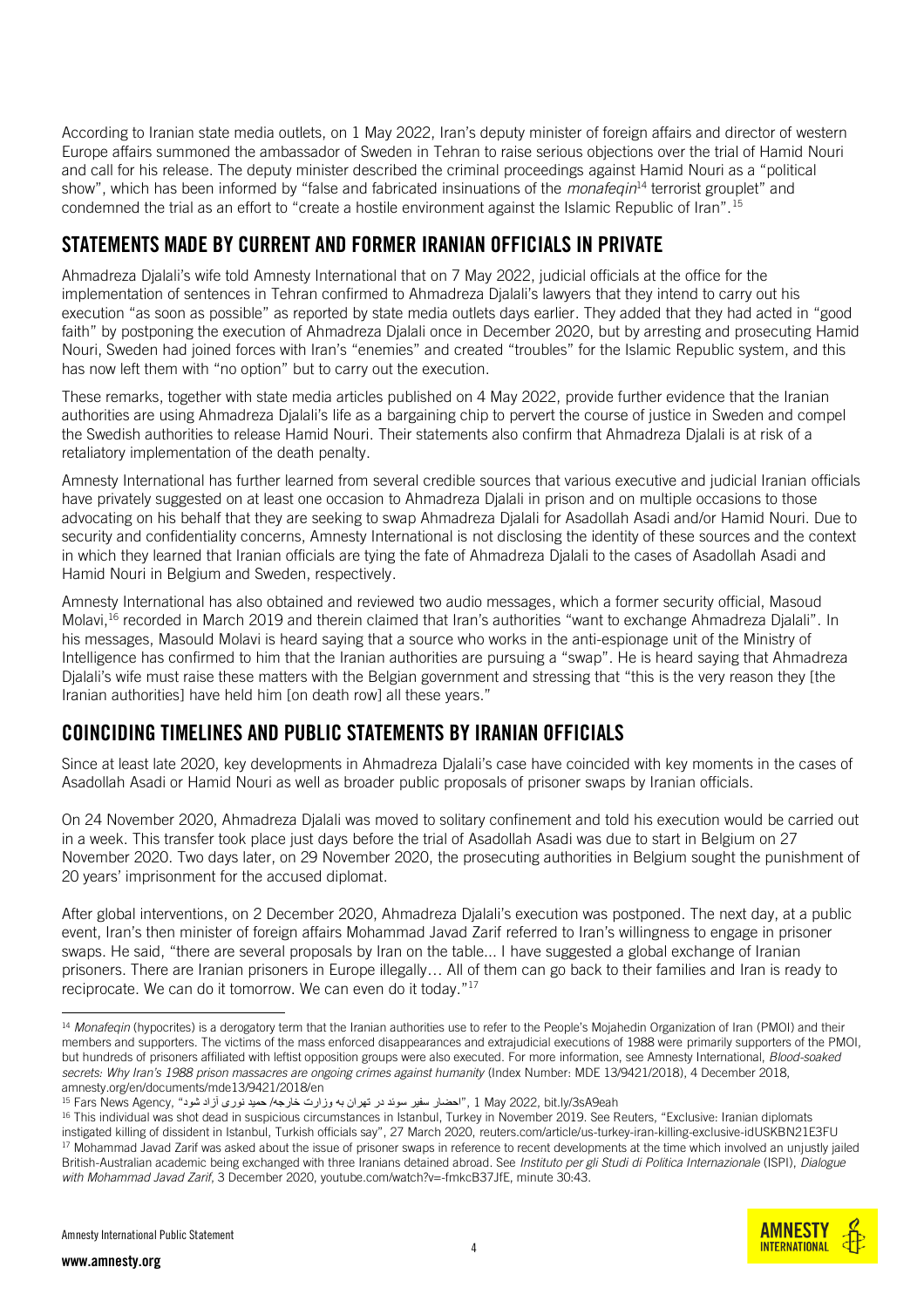In the following months and up until around 13 or 14 April 2021, Ministry of Intelligence agents tortured and otherwise illtreated Ahmadreza Djalali including by keeping him in prolonged solitary confinement in section 209 of Tehran's Evin prison, which is under the control of the Ministry of Intelligence, without any access to the outside world. During this period, a bright light was on in Ahmadreza Djalali's cell 24 hours a day, which he said caused him great mental distress, and he was forced to sleep on the floor on a thin blanket.

The removal of Ahmadreza Djalali from solitary confinement coincided with the resumption of talks in Vienna convened by the European Union to bring Iran and the USA back into compliance with the 2015 nuclear deal. The first round of the negotiations took place from 6 to 9 April 2021 and the second round from 15 to 20 April 2021. Around this period, Iranian officials publicly reiterated their interest in prisoner swap deals. For example, on 20 April 2021, Iran's ministry of foreign affairs spokesperson Saeed Khatibzadeh said at a Clubhouse event that the Islamic Republic of Iran is interested in an extensive "all for all" prisoner exchange deal ensuring the simultaneous release of Iranian prisoners detained "for spurious reasons" in Australia, the USA and Western European countries.<sup>18</sup>.

In early May 2022, the Iranian authorities once again used the looming threat of execution as a tool to exert pressure, this time mainly on Swedish authorities. State media articles published on 4 May 2022 warned of Ahmadreza Djalali's imminent execution on the same day Hamid Nouri's [historic trial in Sweden](https://www.amnesty.org/en/documents/mde13/1406/2019/en/) drew to a close. The articles were published just days after the prosecution authorities in Sweden sought a sentence of life imprisonment for Hamid Nouri on 28 April 2022.

On 9 May 2022, during his weekly press conference, Iran's ministry of foreign affairs spokesperson Saeed Khatibzadeh first denied the reported connections between the cases of Hamid Nouri and Ahmadreza Djalali, but then proceeded to claim that "if there is a connection, it is Sweden that wants to connect [the two cases] and this issue is making us suspicious."<sup>19</sup> He further insinuated that Swedish authorities are engaging in hostage-taking by "unjustly" prosecuting Hamid Nouri to compel Iran to release Ahmadreza Djalali. He said, "the Government [of] Sweden must return to the right path and not think that through such compulsions, the case of Djalali will be forgotten." Saeed Khatibzadeh added that Ahmadreza Djalali "has requested a reconsideration [of his verdict] which is being examined". He did not clarify which body is conducting the examination mentioned and on what basis.

The next day, on 10 May 2022, the spokesperson of Iran's judiciary, Zabihollah Khodayian, was asked in a press conference about the issue of swapping Ahmadreza Djalali for Hamid Nouri. He replied, "the two [cases] are not connected. Mr Hamid Nouri is innocent, and his trial is illegitimate. Mr Djalali was in detention two years before [Hamid Nouri was arrested] and a final verdict has been issued in his case. The issue of exchange is not being discussed, and the judiciary shall act based on the verdict issued."<sup>20</sup>

The same day, the Secretary General of Iran's High Council for Human Rights, Kazem Gharib Abadi, said in a media interview that the cases of Hamid Nouri and Ahmadreza Djalali show Sweden's "hostile" approach towards issues related to Iran's national security.<sup>21</sup> Kazem Gharib Abadi criticized Sweden for "hosting" the People's Mojahedin Organization of Iran (PMOI), which he described as a "terrorist grouplet", and said Sweden has brought the case against Hamid Nouri in order to further "side with and support" this group and "put the Islamic Republic system on trial." Kazem Gharib Abadi then moved to the case of Ahmadreza Djalali and claimed that Sweden was involved in facilitating the meetings of Ahmadreza Djalali with Israeli foreign intelligence officials and "creating a base against the national security of Iran". Kazem Gharib Abadi concluded that as a country that "has mobilized all its resources to confront the Islamic Republic of Iran", Sweden cannot be considered genuine in its relations and suggested that Iran's relations with Sweden should be adjusted accordingly and possibly reduced.

**AMNEST INTERNATIONAL** 

<sup>&</sup>lt;sup>18</sup> The Guardian, "Iran sets trial dates for dual nationals before nuclear deal talks in Vienna", 21 April 2021 theguardian.com/world/2021/apr/21/iran-خطیبزاده در کلابهاوس| تشریح وضعیت مذاکرات وین/ جزئیات مذاکرات ایران-" ,sets-trial-dates-for-dual-nationals-before-nuclear-deal-talks-in-vienna; Eghtesad News PrYvIR/3ly.bit 2021, April 22 ,"عربستان/ توافق ۲۵ ساله ایران و چین

<sup>9</sup> May 2022, bit.ly/3wyXNAS, خطیبزاده: کار ویژه "مورا" انتقال پیام است/ ارتباطی بین دو موضوع "نوری" و "جلالی" نیست " Ianian Students News Agency, "خطیبزاده: كار ویژه "مورا" انتقال پیام است/ ارتباطی بین دو موضوع "نوری" و "ج

 $^{20}$  Iranian Students News Agency, "جزئیات حکم مهرشاد سهیلی/ شکایت قالیباف از جعفرزاده/ رد ارتباط پرونده جلالی و نوری " , 10 May 2022, bit.ly/3LycLgd

[nC4sIq/3ly.bit](https://bit.ly/3sIq4nC) 2022, May 10 ,"غریب آبادی: حمید نوری را در مقابل پلیس های زن، برهنه می کردند " 24,Eghtesaad <sup>21</sup>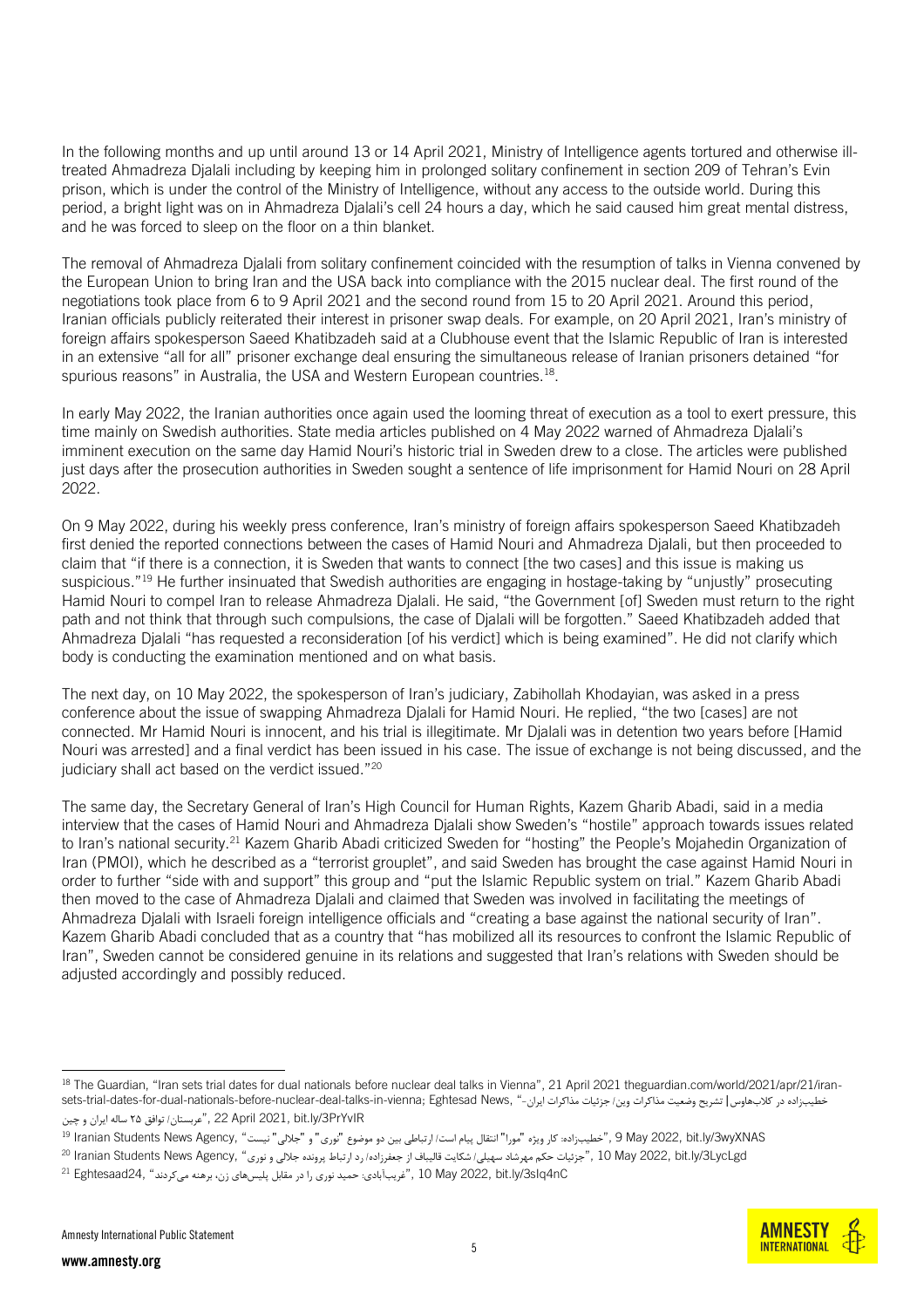On 13 May 2022, a top EU diplomat Enrique Mora called for Ahmadreza Djalali's release "on humanitarian grounds" during a two-day visit in Tehran to discuss the restoration of the 2015 nuclear deal.<sup>22</sup> Three days later, on  $16$  May 2022, Iran's ministry of foreign affairs spokesperson Saeed Khatibzadeh reiterated during a press conference that the death sentence of Ahmadreza Djalali was final but indicated that its implementation may be delayed. He said, "a request has been made to implement the sentence at another time, which is being considered. The judiciary will act upon this matter." He did not clarify who has made the request. $23$ 

Escalated threats since 4 May 2022 to carry out the execution Ahmadreza Djalali also coincide with the confirmation of Asadollah Asadi's conviction and 20-year prison sentence on appeal on 5 May 2022. In the press event on 16 May 2022 where Iran's ministry of foreign affairs spokesperson Saeed Khatibzadeh suggested that the execution of Ahmadreza Djalali may be postponed, he was also asked about the possibility of a deal to swap Ahmadreza Djalali for Asadollah Asadi. Saeed Khatibzadeh refrained from giving a direct response. <sup>24</sup> However, as with his abovementioned comments on the case of Hamid Nouri on 9 May 2022, he insinuated that Belgian authorities are holding Asadollah Asadi hostage to compel Iran to release Ahmadreza Djalali who he said was arrested several years before for "acting against Iran's national security". <sup>25</sup> He stated that "such compulsions are unacceptable" and that "it is really regrettable that European governments make noise and put on a show for criminals, repeat offenders and spies who enter Iran with prior plans."

Amnesty International considers that the vague and contradictory announcements of the Iranian authorities and their state media outlets since 4 May 2022 as reflecting of their two-pronged strategy in the case of Ahmadreza Djalali. The strategy involves some officials announcing that his sentence is final and shall be carried out imminently, and other officials or state bodies, including state media outlets, hinting that there is room for negotiation and threatening to execute Ahmadreza Djalali in retaliation for Iran's demands going unmet.

### SWEDISH ADVISORY AGAINST NON-ESSENTIAL TRAVEL TO IRAN

Less than 24 hours after prosecuting authorities in Sweden sought a life sentence for Hamid Nouri on 28 April 2022, the Swedish Ministry of Foreign Affairs advised its nationals "against non-essential travel to Iran because of the security situation." <sup>26</sup> The advisory added, "[l]aw enforcement's activities and interpretation of the law may be unlawful. Foreign travellers can be arbitrarily detained and prosecuted without clear reasons."

The issuance of this advisory and its timing provide an implicit recognition by the Swedish authorities that their nationals are at risk of being arbitrarily detained and used by the Iranian authorities as leverage amid heightened tensions between Iran and Sweden over the trial of Hamid Nouri.

# PUBLIC COMMENTS BY BELGIAN AUTHORITIES

The Belgian authorities have not officially acknowledged that the detention of Ahmadreza Djalali and ongoing threats to execute him may amount to the crime of hostage-taking. However, on at least three occasions known to Amnesty International, they have hinted that the Iranian authorities are using him as a bargaining chip to secure the release of Asadollah Asadi.

On 3 February 2021, just days before the verdict for Asadollah Asadi was due to be announced, the Belgian minister of justice, Vincent Van Quickenborne, was asked by a member of parliament during a session of the Parliamentary Commission on Justice if Iran had urged Belgium to exchange Asadollah Asadi for Ahmadreza Djalali. The minister replied, "You will understand that I don't go into details. In general terms, it is correct to say that the Iranian regime likes to push for a deal or prisoner exchange."<sup>27</sup>

**AMNEST INTERNATIONAL** 

<sup>&</sup>lt;sup>22</sup> Enrique Mora, Twitter post, 13 May 2022, twitter.com/enriquemora /status/1524980856246439937?s=20&t=UYV\_lprCv\_CaeRDsXQzKzg: "While still waiting for continuing my trip to Brussels I want to underline that in Tehran I raised the need to stop execution of #AhmadrezaDjalali and asked for his release on humanitarian grounds."

<sup>0</sup>yHWvX0 ,"خطیبزاده: مذاکرات وین متوقف نشده است/ منتظر تصمیم سیاسی واشنگتن هستیم" ,Agency , "متعلق تصمیم سیاسی واشنگتن هستیم" ,Agency و <sup>23</sup> Iranian Students News Agency

a Radio France Internationale, "خطیب زاده از پاسخگویی به مسئلۀ مبادلۀ احمدرضا جلالی با حمید نوری و اسدالله اسدی طفره رفت" ,I6 May 2022, **bit.ly/3wlCfci** با Padio France Internationale

<sup>&</sup>lt;sup>25</sup> Mehr News Agency, "ایران دستور کار جدیدی برای پیگیری وضعیت «اسدالله اسدی» دارد " ,Agency News Agency <sup>25</sup>

<sup>26</sup> Krisinformation.se, "Advisory against non-essential travel to Iran", 29 April 2022, krisinformation.se/en/news/2022/april/advisory-against-nonessential-travel-to-iran

<sup>27</sup> Chambre of Representatives Committee on Justice, Report CRIV 55 COM 363, 3 February 2021, https://www.dekamer.be/doc/CCRI/pdf/55/ic363.pdf, p. 15, section 9.02. The original statement in Dutch was as follows: "Mevrouw Samyn, u zal begrijpen dat ik op uw eerste vraag niet in detail kan ingaan.

In het algemeen is het wel correct dat het Iraanse regime graag aanstuurt op een deal of een gevangenenruil."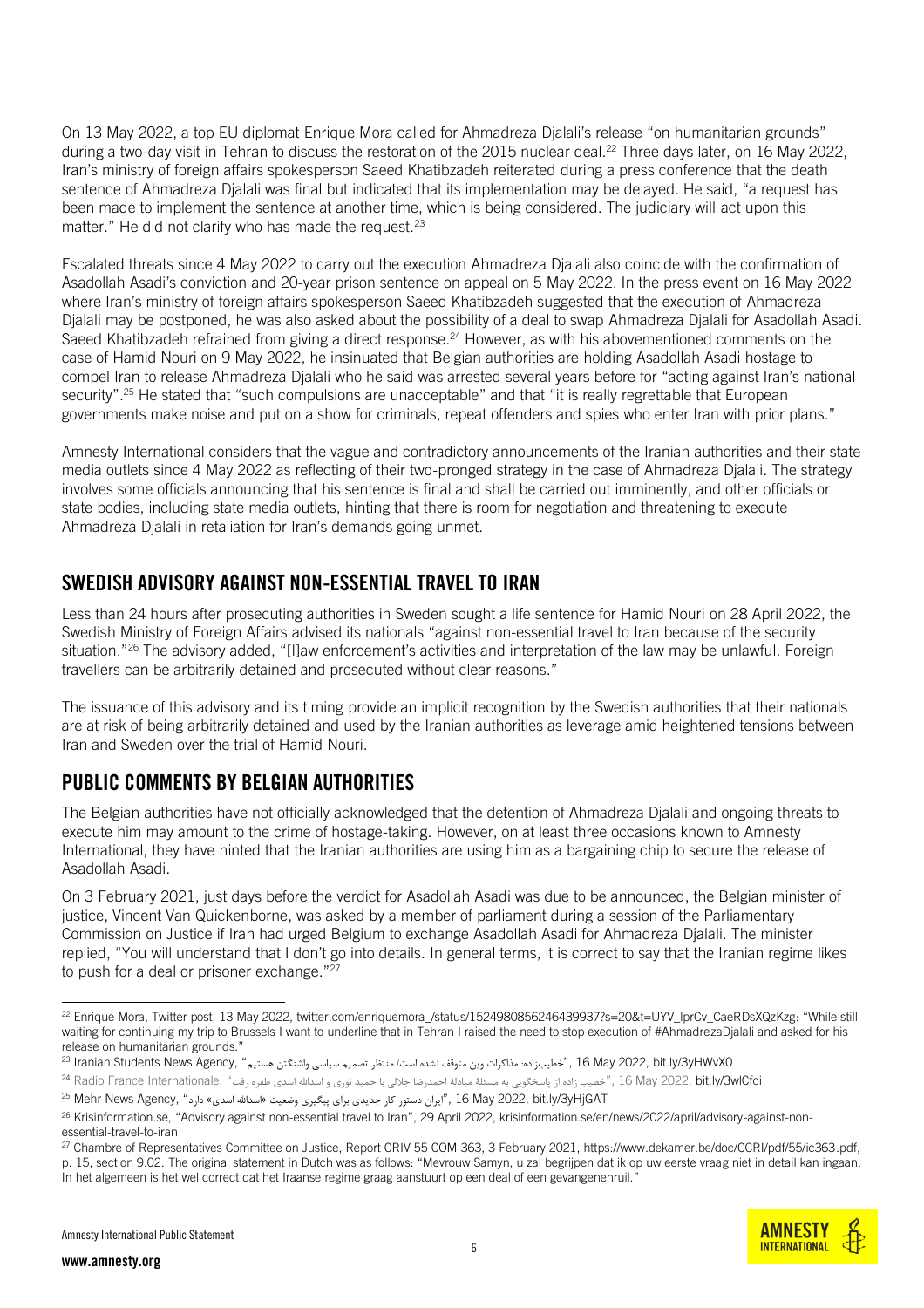The Belgian minister of foreign affairs, Sophie Wilmès, was asked a similar question during a session of the Parliamentary Commission for Foreign Affairs on 2 March 2021. She replied, "As the minister of justice has already explained in the media, the situation of Dr Ahmadreza Djalali is separate from the trial against the Iranian diplomat. For Belgium, these are two separate cases that have no connection with each other."<sup>28</sup> The inclusion of the words "for Belgium" suggests that according to the Belgian minister of foreign affairs, Iran and Belgium perceive the situation differently, and that for Iran, unlike Belgium, the two cases may be connected.

More recently, on 18 March 2022, a member of parliament in Belgium addressed a question in writing to the Belgian minister of foreign affairs, Sophie Wilmès, regarding a meeting that the minister had with Iran's minister of foreign affairs Amirhossein Abdollahian at the margins of the Munich conference on 19 February 2022. The parliamentarian asked the minister to confirm if during the meeting, the situation of Asadollah Asadi and "a possible swap deal" for exchanging him with Ahmadreza Djalali had been explicitly discussed, and if the Belgian government would "guarantee that an exchange deal for Asadollah Asadi will never be implemented" and that he "will serve his entire sentence in a Belgian prison".<sup>29</sup>

The minister confirmed in her written reply that the case of Asadollah Asadi had indeed been discussed during the meeting, adding: "You will understand that I, for my part, did not wish to comment on this decision of the Belgian judiciary. There is no legal framework that allows for an exchange of prisoners."<sup>30</sup> In her response, the minister did not deny that the question of swapping Ahmadreza Djalali for Asadollah Asadi was raised by her Iranian counterpart during the meeting, but held that she, for her part, recalled the independence of the Belgian judiciary and that it would not be possible under Belgian law to pursue prisoner exchanges.

#### BELGIUM'S ACTIONS FOR AHMADREZA DJALALI

Ahmadreza Djalali was a visiting professor in disaster medicine at the Vrije Universiteit Brussels. Due to these ties, his arrest in 2016 sparked a public outcry in Belgium, leading his colleagues and university students as well as human rights organisations in Belgium to mobilize for his release. Amnesty International Belgium believes that, to date, over 130,000 people in Belgium have taken action to call for his release.

Regional and federal parliaments in Belgium have adopted numerous motions denouncing the arbitrary detention of Ahmadreza Djalali and the issuance of a death sentence against him and calling for his release.  $31$ 

Belgian government officials have also repeatedly called on the Iranian authorities, both publicly and privately, to quash Ahmadreza Djalali's death sentence, to pardon him, and to provide him with the medical care he requires pending his release. In December 2017, soon after Ahmadreza Djalali was sentenced to death, the then Belgian minister of foreign affairs, Didier Reynders,<sup>32</sup> and the then Minister-President of the Flemish government, Geert Bourgeois,<sup>33</sup> publicly reported on having requested a pardon for Ahmadreza Djalali.

In September 2018, the then prime minister, Charles Michel, raised the case of Ahmadreza Djalali in a bilateral meeting with the then Iranian president Hassan Rouhani.<sup>34</sup>

[https://www.dekamer.be/kvvcr/showpage.cfm?section=qrva&language=fr&cfm=qrvaxml.cfm?legislat=55&dossierID=55-Bxxx-1183-0630-](https://www.dekamer.be/kvvcr/showpage.cfm?section=qrva&language=fr&cfm=qrvaxml.cfm?legislat=55&dossierID=55-Bxxx-1183-0630-2021202214698.xml) [2021202214698.xml](https://www.dekamer.be/kvvcr/showpage.cfm?section=qrva&language=fr&cfm=qrvaxml.cfm?legislat=55&dossierID=55-Bxxx-1183-0630-2021202214698.xml)

<sup>28</sup> Chambre of Representatives Committee for Foreign Affairs, Report CRIV 55 COM 394, 2 March 2021, dekamer.be/doc/CCRI/pdf/55/ic394.pdf, p.5, section 01.05. The original statement in French was as follows: "Comme le ministre de la Justice l'a déjà expliqué dans les médias, la situation du docteur Ahmadreza Djalali est distincte du procès contre les diplomates iraniens. Pour la Belgique, il s'agit bien de deux dossiers distincts qui n'ont aucun lien l'un avec l'autre."

<sup>29</sup> La Chamber.be, *Question et réponse écrite n° : 0630 - Législature : 55*, 18 March 2022,

<sup>30</sup> La Chamber.be, *Question et réponse écrite n° : 0630 - Législature : 55*, 18 March 2022,

[dekamer.be/kvvcr/showpage.cfm?section=qrva&language=fr&cfm=qrvaxml.cfm?legislat=55&dossierID=55-Bxxx-1183-0630-2021202214698.xml](https://www.dekamer.be/kvvcr/showpage.cfm?section=qrva&language=fr&cfm=qrvaxml.cfm?legislat=55&dossierID=55-Bxxx-1183-0630-2021202214698.xml) 31 In 2017, for instance, there were motions adopted in th[e Flemish Parliament,](https://docs.vlaamsparlement.be/pfile?id=1352049) the [Walloon Parliament,](http://nautilus.parlement-wallon.be/Archives/2017_2018/RES/971_1.pdf) the [Parliament of the Brussels Capital Region,](http://weblex.brussels/data/crb/doc/2017-18/133774/images.pdf) th[e Parliament of the French Community,](https://www.pfwb.be/le-travail-du-parlement/doc-et-pub/documents-parlementaires-et-decrets/documents/001580415) the [Chambre of Representative](https://www.dekamer.be/FLWB/PDF/54/2776/54K2776008.pdf) (Federal Parliament) and th[e Senate.](https://www.senate.be/www/webdriver?MItabObj=pdf&MIcolObj=pdf&MInamObj=pdfid&MItypeObj=application/pdf&MIvalObj=100663816) In December 2020, when the threat of execution was heightened, there were new motions in th[e Federal Parliament](https://www.dekamer.be/FLWB/PDF/55/1684/55K1684003.pdf)[, Flemish Parliament,](https://www.vlaamsparlement.be/nl/parlementaire-documenten/parlementaire-initiatieven/1409252) the [Walloon Parliament,](https://www.parlement-wallonie.be/pwpages?p=doc-recherche-det&iddoc=100538) the Parliament of the [Brussels Capital Region,](http://weblex.brussels/data/crb/doc/2020-21/140458/images.pdf) the [Parliament of the French Community.](https://www.pfwb.be/le-travail-du-parlement/doc-et-pub/documents-parlementaires-et-decrets/documents/001676426) In May 2022, there were renewed calls by the presidents of the [Federal Parliament](https://www.nieuwsblad.be/cnt/dmf20220505_94868537) and a new [motion](https://www.vlaamsparlement.be/nl/parlementaire-documenten/parlementaire-initiatieven/1633042) was adopted in the Flemish Parliament.

<sup>32</sup> Didier Reynders, Twitter post, 14 December 2017[, twitter.com/dreynders/status/941231541908332547](https://twitter.com/dreynders/status/941231541908332547): "Ik heb de Iraanse ambassadeur gevraagd om gratie te verlenen aan Ahmadreza #Djalali, de VUB-prof voor wie in Iran de doodstraf dreigt."

<sup>33</sup> Nieuw-Vlaamse Alliantie, "Bourgeois vraagt gratie voor VUB-prof in Iran", 13 December 2017, [m.n-va.be/nieuws/bourgeois-vraagt-gratie-voor-vub](https://m.n-va.be/nieuws/bourgeois-vraagt-gratie-voor-vub-prof-in-iran)[prof-in-iran](https://m.n-va.be/nieuws/bourgeois-vraagt-gratie-voor-vub-prof-in-iran) 

<sup>34</sup> Chambre of Representatives, Report CRIV 55 PLEN 072, 26 November 2020, [https://www.dekamer.be/doc/PCRI/pdf/55/ip072.pdf,](https://www.dekamer.be/doc/PCRI/pdf/55/ip072.pdf) page 18.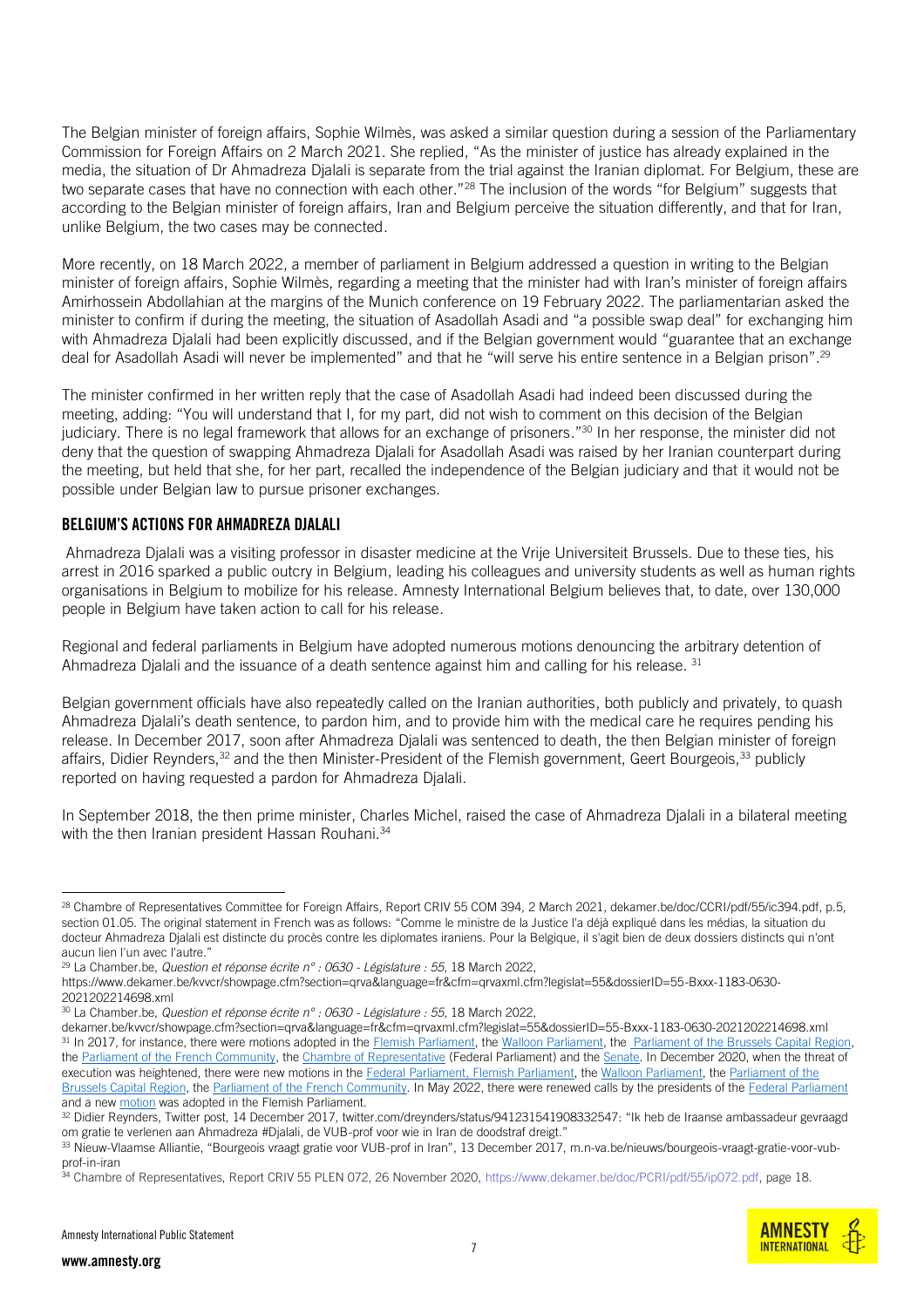On 2 December 2020, Belgian minister of foreign affairs Sophie Wilmès asked her Iranian counterpart at the time, Mohammad Javad Zarif, to stop the execution of Ahmadreza Djalali during a phone call.<sup>35</sup>

On 5 May 2022, Belgium's prime minister Alexander De Croo told the Belgian federal parliament, "We have always pleaded at the political level not to carry out this execution, we have always inquired about the physical and mental health of Professor Djalali and we have always asked to be able to gain access to him… I myself have also sent a letter to former president Rouhani to clearly ask him not to let that execution take place. More recently, on 19 February and 26 March, minister of foreign affairs Wilmès also spoke with her Iranian counterpart and asked him to stop the execution." He added that he hopes to discuss the case of Ahmadreza Djalali with Iran's president Ebrahim Raisi.<sup>36</sup>

On 13 May 2022, Minister-President of the Flemish government Jan Jambon reported to the Flemish parliament that he has sent a letter to Iran's Supreme Leader Ali Khamenei, calling on him to stop the execution Ahmadreza Djalali and grant him a pardon.<sup>37</sup>

### FOREIGN AND DUAL NATIONALS HELD AS LEVERAGE

Growing evidence that the Iranian authorities are committing the crime of hostage-taking against Ahmadreza Djalali emerge in a domestic context where state officials and state media outlets consistently refer to the "importance" of detained dual and foreign nationals, thus indicating that their detention may be used for gaining political, diplomatic and/or economic leverage.

For example, in October 2017, Tehran's prosecutor stated that a letter from then UK prime minister David Cameron proved that British-Iranian charity worker Nazanin Zaghari-Ratcliffe, who was unjustly held in Iran between 3 April 2016 and 16 March 2022, was important for the UK.<sup>38</sup> Nazanin Zaghari-Ratcliffe was released and allowed to leave Iran on 16 March 2022 after the UK government paid Iran £393.8 million in order to settle a debt dispute between International Military Services (IMS), the UK ministry of defence's arms sales subsidiary, and Iran's ministry of defence pertaining to an unfulfilled arms deal dating back to the reign of Mohammad Reza Shah. Amnesty International has investigated the circumstances surrounding the arbitrary deprivation of liberty and eventual release of Nazanin Zaghari-Ratcliffe also within the framework of the International Convention Against Taking of Hostages and will release its findings in this regard in the coming weeks.

Jason Rezaian, an Iranian-American journalist who was held in Iran for 18 months prior to his release in January 2016, was also repeatedly described as "important" and "valuable" for the USA in Iranian state media.<sup>39</sup> Although Iran's government, including the ministry of foreign affairs, insisted that his release together with four American and Iranian-American detainees, was part of a prisoner exchange deal alone and not in return for the release of funds by the US government, state media and outlets affiliated to state bodies as well as some officials have persistently connected the payments and the release of detainees.<sup>40</sup> Amnesty International notes that even if the release of Jason Rezaian's was only part of a prisoner swap, this would not preclude the possibility of him having been held as a hostage by the Iranian authorities.

More explicit and alarming statements suggesting a broader practice of holding dual and foreign nationals for leverage have also been made by current and former Iranian state officials. In January 2020, for instance, a former senior

37 Het Laatste Nieuws. "Jambon vraagt Iraanse leider Khamenei om executie van Djalali niet uit te voeren", 13 May 2022, [hln.be/binnenland/jambon](https://www.hln.be/binnenland/jambon-vraagt-iraanse-leider-khamenei-om-executie-van-djalali-niet-uit-te-voeren~a6455bc8/?referrer=https%3A%2F%2Fwww.google.com%2F)[vraagt-iraanse-leider-khamenei-om-executie-van-djalali-niet-uit-te-voeren~a6455bc8/?referrer=https%3A%2F%2Fwww.google.com%2F](https://www.hln.be/binnenland/jambon-vraagt-iraanse-leider-khamenei-om-executie-van-djalali-niet-uit-te-voeren~a6455bc8/?referrer=https%3A%2F%2Fwww.google.com%2F)  5s Tasnim News Agency, "توضیح دادگستری تهران درباره پرونده جدید "نازنین زاغری" ,Agency (1385) 38 Tasnim News Agency

<sup>35</sup> VRT News, "Wilmès belt met Iraanse minister van Buitenlandse Zaken, "lot ter dood veroordeelde Djalali besproken", 2 December 2020, [vrt.be/vrtnws/nl/2020/12/02/iraans-zweedse-vub-prof-djalali-nog-niet-overgebracht-naar-ander;](https://www.vrt.be/vrtnws/nl/2020/12/02/iraans-zweedse-vub-prof-djalali-nog-niet-overgebracht-naar-ander/) Iran Foreign Ministry, Twitter post, 2 December 2020, [twitter.com/IRIMFA\\_EN/status/1334075639201222656?ref\\_src=twsrc%5Etfw%7Ctwcamp%5Etweetembed%7Ctwterm%5E1334075639201222656%7](https://twitter.com/IRIMFA_EN/status/1334075639201222656?ref_src=twsrc%5Etfw%7Ctwcamp%5Etweetembed%7Ctwterm%5E1334075639201222656%7Ctwgr%5E%7Ctwcon%5Es1_&ref_url=https%3A%2F%2Fwww.vrt.be%2Fvrtnws%2Fnl%2F2020%2F12%2F02%2Firaans-zweedse-vub-prof-djalali-nog-niet-overgebracht-naar-ander%2F) [Ctwgr%5E%7Ctwcon%5Es1\\_&ref\\_url=https%3A%2F%2Fwww.vrt.be%2Fvrtnws%2Fnl%2F2020%2F12%2F02%2Firaans-zweedse-vub-prof-djalali](https://twitter.com/IRIMFA_EN/status/1334075639201222656?ref_src=twsrc%5Etfw%7Ctwcamp%5Etweetembed%7Ctwterm%5E1334075639201222656%7Ctwgr%5E%7Ctwcon%5Es1_&ref_url=https%3A%2F%2Fwww.vrt.be%2Fvrtnws%2Fnl%2F2020%2F12%2F02%2Firaans-zweedse-vub-prof-djalali-nog-niet-overgebracht-naar-ander%2F)[nog-niet-overgebracht-naar-ander%2F](https://twitter.com/IRIMFA_EN/status/1334075639201222656?ref_src=twsrc%5Etfw%7Ctwcamp%5Etweetembed%7Ctwterm%5E1334075639201222656%7Ctwgr%5E%7Ctwcon%5Es1_&ref_url=https%3A%2F%2Fwww.vrt.be%2Fvrtnws%2Fnl%2F2020%2F12%2F02%2Firaans-zweedse-vub-prof-djalali-nog-niet-overgebracht-naar-ander%2F)

<sup>36</sup> Chambre of Representatives, Report CRIV 55 PLEN 177, 5 May 2022, [www.dekamer.be/doc/PCRI/pdf/55/ip177.pdf](http://www.dekamer.be/doc/PCRI/pdf/55/ip177.pdf)

<sup>&</sup>lt;sup>39</sup> Fars News Agency, "جاسوس بزرگ سریال «گاندو» (,Alef; "جزئیات مبادله جیسون رضاییان" ،Agency و " جزئیات مبادله جیسون رضاییان" (Fars News Agency alef.ir/news/3980415034.html

تفاوت مبادله جاسوس در دولت رئیسی و روحانی /برای نازنین " ,News Eghtesad News (1 آباجرای آزادی زندانیان آمریکایی به روایت ظریف" Afkar News, ماجرای آنادی زندانیان آمریکایی به روایت ظریف" (Afkar News می 10 ,"کریمی قدوسی: جیسون رضاییان با یک چمدان دلار و هفت زندانی ایرانی معاوضه شد " , 19 March 2022, bit.ly/3aaYpVV; Radio Zamaneh "زاغری هم گاندو می سازید آقایان اصولگرا؟ July 2016[, radiozamaneh.com/287660](https://www.radiozamaneh.com/287660/)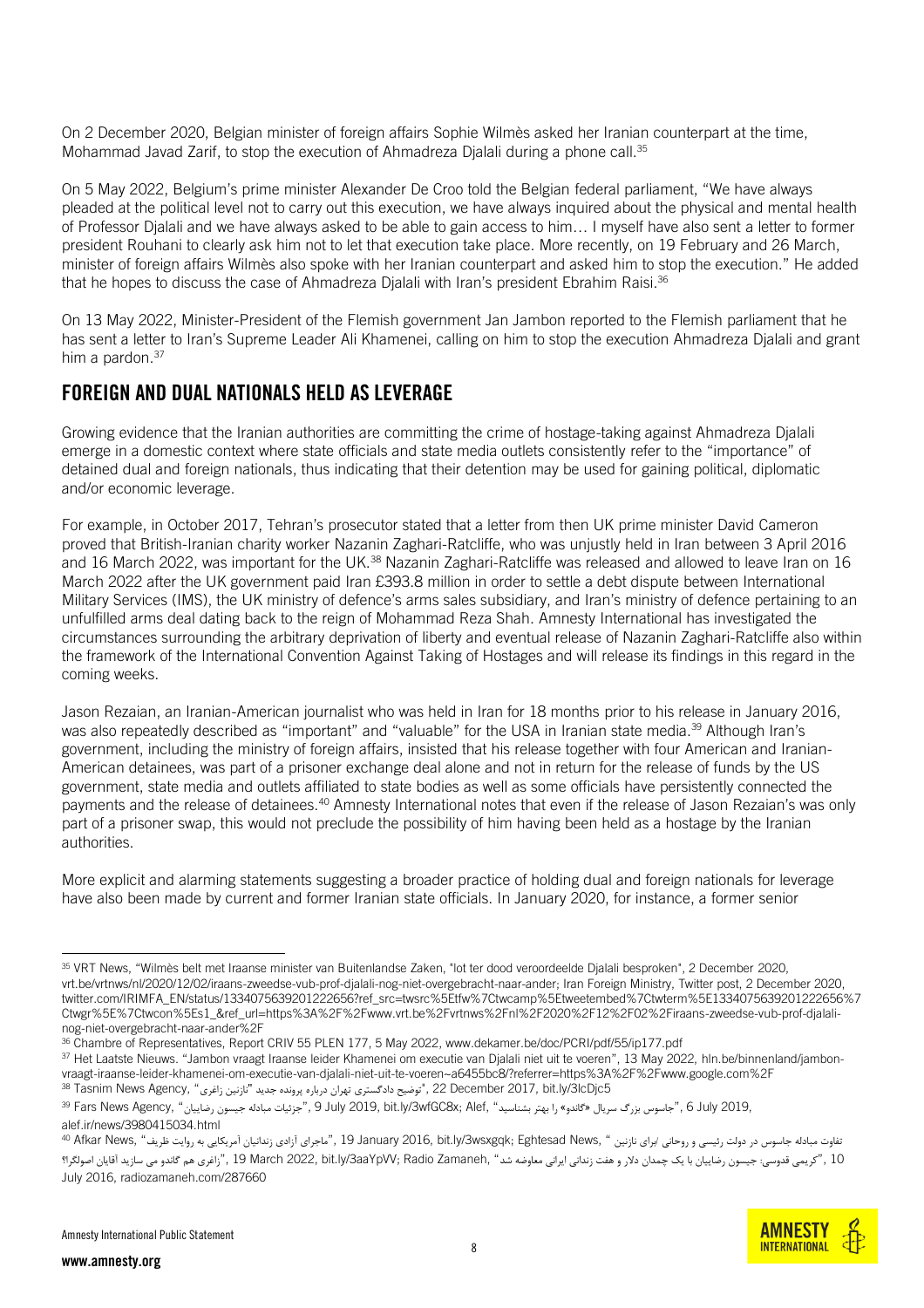Revolutionary Guards official, in a [video](https://www.youtube.com/watch?v=Kxextk8sW3A) clip that circulated on social media, boasted that holding and releasing individuals in exchange for money was a source of income for the Revolutionary Guards.<sup>41</sup>

Since 2017, in several of its decisions, the UN Working Group on Arbitrary Detention has stated that a number of individuals, whose detention in Iran it examined, were targeted because of their status as foreign or dual nationals.<sup>42</sup>

In his January 2022 report, the UN Special Rapporteur on Iran also expressed concerns about "the arbitrary detention of dual and foreign nationals, as "a means to put pressure on foreign Governments".<sup>43</sup> In a previous report, he had highlighted that prisoner exchange deals suggested by Iran's minister of foreign affairs as an option for the release of dual and foreign national raised "concerns about the veracity of the Government's allegations against the individuals detained."<sup>44</sup>

Regardless of the initial motivations and the authorities' reasons at the onset of arresting dual and foreign nationals, which may relate to the peaceful exercise of their human rights such as their academic or media work or activism, cases of arbitrary detention may transform into crimes of hostage-taking if at any stage the detainee's release or well-being becomes, either explicitly or implicitly, conditioned on another state or third party meeting the Iranian authorities' demands.

### RECOMMENDATIONS

#### Amnesty International renews its calls on the Iranian authorities to:

- Stop any plans to execute Ahmadreza Djalali, quash his conviction and death sentence, and immediately release him and accord him an enforceable right to compensation, as per the recommendation of the UN Working Group on Arbitrary Detention;
- Establish an official moratorium on executions, with a view to completely abolishing the death penalty; and
- Undertake urgent legislative, structural, political and other fundamental reforms, to put an end to the crime of hostage-taking and other forms of arbitrary detention targeting, among others, dual and foreign nationals, and to ensure that independent, impartial and thorough criminal investigations are carried out against those reasonably suspected of ordering, committing, aiding or abetting such unlawful acts, and that they are prosecuted in fair trials that do not involve seeking the death penalty, if enough admissible evidence against them is found.

#### Amnesty International calls on the Swedish and Belgian authorities to:

- Urgently set up, separately or jointly, a competent, independent and impartial inquiry to investigate the situation of Ahmadreza Djalali in accordance with the International Convention Against Taking of Hostages to examine evidence indicating that his deprivation of liberty and ongoing threats to kill him amount to the crime of hostagetaking, and if so, take all appropriate measures to protect and secure his release as a hostage;
- If there is sufficient admissible evidence, pursue accountability in accordance with the obligations of Sweden and Belgium under the International Convention Against Taking of Hostages through conducting criminal investigations, requesting extradition, issuing arrest warrants, and seeking to prosecute all those reasonably suspected of criminal responsibility before national courts in proceedings that meet international standards of fairness; and
- Considering that the taking of hostages is an offence of grave concern to the international community, if an independent and impartial inquiry establishes that the Iranian authorities have perpetrated or are perpetrating acts of hostage-taking against Ahmadreza Djalali, urgently develop international cooperation to devise and adopt effective measures for the prevention and punishment of such acts of hostage-taking.



A1 YouTube, "حسن عباسی:شیوه کسب درآمد سپاه گروگانگیری و باج گرفتن است.از قاسم سلیمانی۳میدارد دلار درآمد داشتیم" , 5 April 2021, youtube .com/watch?v=Kxextk8sW3A 42 UN Working Group on Arbitrary Detention, Opinion No. 52/2018 concerning Xiyue Wang (Islamic Republic of Iran), 21 September 2018, UN Doc. A/HRC/WGAD/2018/52, [undocs.org/A/HRC/WGAD/2018/52,](https://undocs.org/A/HRC/WGAD/2018/52) para. 82; UN Working Group on Arbitrary Detention, Opinion No. 49/2017 concerning Siamak Namazi and Mohammed

Baquer Namazi (Islamic Republic of Iran), 22 September 2017, UN Doc. A/HRC/WGAD/2017/49[, undocs.org/A/HRC/WGAD/2017/49,](https://undocs.org/A/HRC/WGAD/2017/49) paras 43-46 43 UN Special Rapporteur on the situation of human rights in Iran, Report, 13 January 2022, UN Doc. A/HRC/49/75, [undocs.org/en/A/HRC/49/75,](https://www.undocs.org/en/A/HRC/49/75) para. 27.

<sup>44</sup> UN Special Rapporteur on the situation of human rights in Iran, Report, 28 January 2020, UN Doc. A/HRC/43/61, undocs.org/en/A/HRC/43/61, para. 28